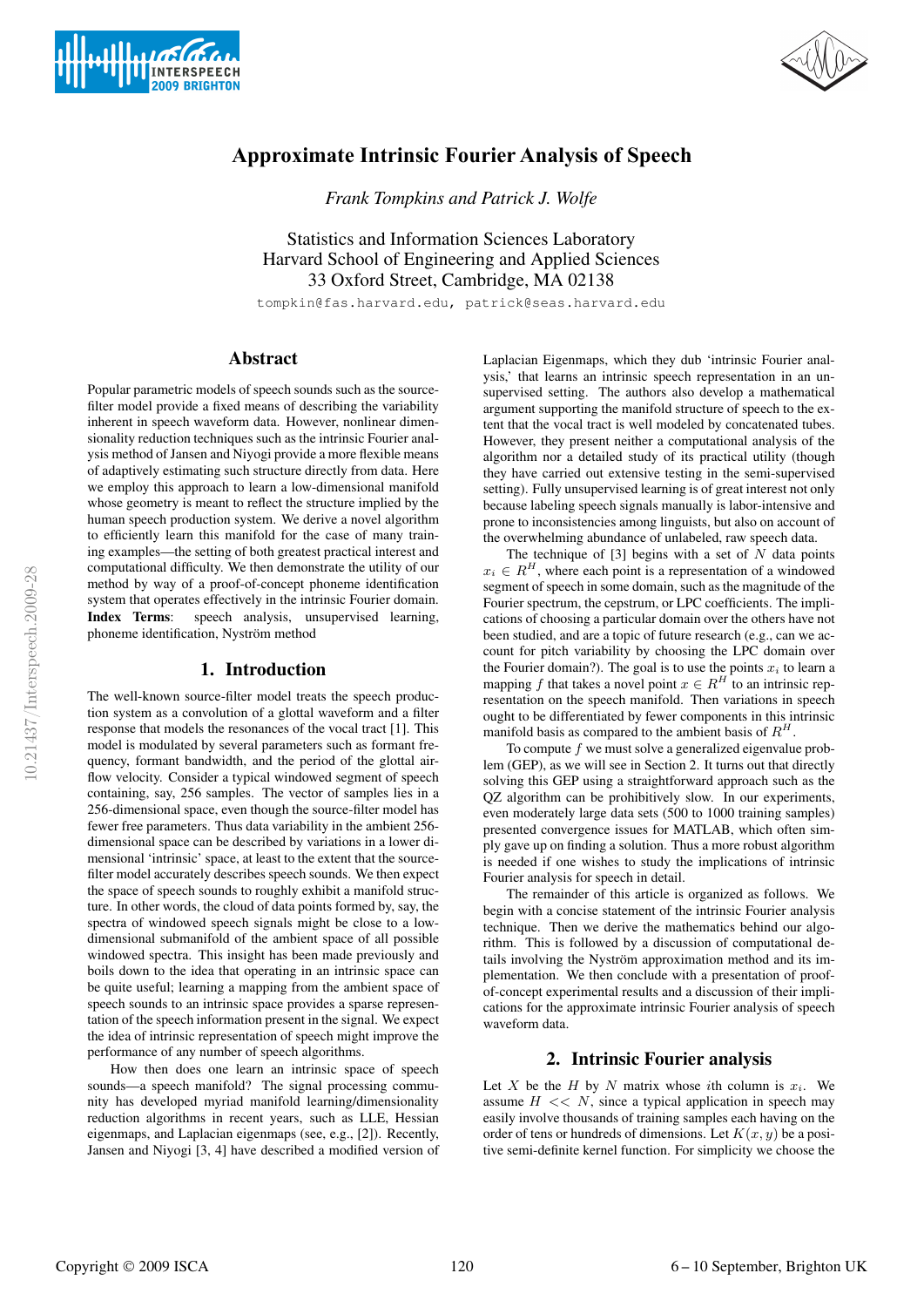inner product kernel  $K(x, y) = \langle x, y \rangle$ . Let the kernel matrix  $K = X<sup>T</sup> X$  be the set of all inner products between the inputs, so that  $K_{ij} = x_i^{\mathrm{T}} x_j$ . This is an N by N symmetric positive semi-definite matrix, but being a Gram matrix it is of rank at most  $H < N$  and thus singular.

As is typical in manifold learning algorithms, one constructs an undirected graph from the data points to serve as a proxy for the manifold. This is generally done via a  $k$  nearest neighbors search or  $\epsilon$  balls. For this graph we define the symmetric adjacency matrix W such that  $\overline{W}_{ij}$  is 1 if  $x_i$  is a neighbor of  $x_j$  (or vice versa) and 0 otherwise. We then define the graph Laplacian matrix  $L = D - W$ , where D is symmetric with  $D_{ii} = \sum_{j=1}^{N} W_{ij}$ . In practice, it is common to adopt the normalized Laplacian, given by  $D^{-1/2}LD^{-1/2}$ , in place of the Laplacian, as it has some nice theoretical properties [5] that are beyond the scope of this article.

We seek a projection  $f$  to an intrinsic basis on the manifold. Once this mapping has been learned from the speech data  $x_i$ , a novel data point  $x$  can be expressed in the intrinsic basis as  $f(x)$ . To this end, let  $H_K$  denote the reproducing kernel Hilbert space for  $K$ . Then one such  $f$  is given by the solution to the regularized optimization problem

$$
f = \arg\min_{\phi \in H_K} \xi ||\phi||_K^2 + \sum_{ij} \phi(x_i) L_{ij} \phi(x_j). \tag{1}
$$

The *j*th component of the solution can be expressed as

$$
f_j(x) = \sum_{i=1}^{N} \alpha_{ij} K(x_i, x) = x^{\mathrm{T}} \sum_{i=1}^{N} \alpha_{ij} x_i,
$$
 (2)

where  $\alpha_{ij}$  is the *i*th component of the eigenvector corresponding to the  $j$ th smallest eigenvalue of the GEP

$$
(\xi I + LK)\alpha = \lambda K\alpha.
$$
 (3)

Ordering the eigenvalues leads to a natural ordering of smoothness in the intrinsic spectral components  $f_i$ . Note that f is not invariant with respect to arbitrary scaling of the eigenvectors; thus we make the standard assumption that  $||\alpha|| = 1$ . To emphasize the fact that choosing a linear kernel results in a linear function  $f$ , we can further express  $f$  as a matrix equation  $f(x) = Bx$ , where the *j*th row of *B* is given by

$$
B_{j:} = \sum_{i=1}^{N} \alpha_{ij} x_i^{\mathrm{T}}.
$$
 (4)

## 3. Approximation algorithm

We are now ready to state our central algorithmic observation: since K has rank at most  $H < N$ , at most H eigenvalues  $\lambda$  will be finite. This occurs because the  $N - \text{rank}(K)$  eigenvectors corresponding to  $\lambda = \infty$  lie in the null space of K. Thus, even though (3) contains  $N$  by  $N$  matrices and potentially has  $N$ solutions, we know ahead of time that we seek only H solutions. This begs the question: can we solve a smaller problem instead? Indeed, we now present such a method for efficiently computing exact or approximate solutions to (3).

We point out that many contemporary algorithms for efficiently solving large GEPs require one or more of symmetric matrices, positive definite matrices, and structured matrices, though in [6] the authors attempt to develop a more general algorithmic framework. However, we will presently utilize the special structure of (3) to formulate a complete algorithmic solution. These ideas may apply to other GEPs with similar low rank structure.

#### 3.1. Derivation

First we introduce a 'diagonalized' GEP. Let  $K = UDU<sup>T</sup>$  be the eigendecomposition of the kernel matrix. Letting  $\alpha_K$  =  $U<sup>T</sup>\alpha$  be the expression of the eigenvector  $\alpha$  in the eigenbasis of  $K$ , (3) can be expressed as

$$
(\xi I + U^{\mathrm{T}} L U D) \alpha_K = \lambda D \alpha_K. \tag{5}
$$

Let  $N$  be the null space of  $K$  (distinction between this  $N$ and the number of data points as defined previously should be clear from context). By expressing an arbitrary eigenvector as  $\alpha_K = \alpha_{N^{\perp}} + \alpha_N$ , where  $\alpha_N \in N$  and  $\alpha_{N^{\perp}} \in N^{\perp}$ , we show that the large GEP in (3) can be solved exactly by first solving a much smaller eigenvalue problem in  $N^{\perp}$  followed by a simple algebraic extension to N. Plugging the expression for  $\alpha_K$ into (5) we find

$$
\xi \alpha_N + (\xi I + U^{\mathrm{T}} L U D) \alpha_{N^{\perp}} = \lambda D \alpha_{N^{\perp}}.
$$
 (6)

Now let the eigenbasis of  $K$  be ordered such that the first  $H$ eigenvectors span  $N^{\perp}$ . Let  $a \in R^H$  be the vector of nonzero elements of  $\alpha_{N^{\perp}}$  and  $b \in R^{N-H}$  be the vector of nonzero elements of  $\alpha_N$ . Thus, a is the first H elements of  $\alpha_{N^{\perp}}$  (the remaining elements must all be zero by definition) and b is the last  $N - H$  elements of  $\alpha_N$ . Define  $M = (\xi I + U^T L U D)$  and denote the matrix composed of the  $i$ th through  $j$ th rows and  $m$ th through nth columns of a matrix A by  $A_{[i,j],[m,n]}$ . Plugging a and  $b$  into  $(6)$  we find two simultaneous matrix equations. First,

$$
M_{[1,H],[1,H]}a = \lambda D_{[1,H],[1,H]}a,\tag{7}
$$

from the first  $H$  components of  $(6)$ , and second, from the last  $N - H$  components,

$$
\xi b + M_{[H+1,N], [1,H]} a = 0. \tag{8}
$$

Thus, we can first solve an  $H$  by  $H$  standard eigenvalue problem (note  $D$  is diagonal) to find  $a$ . Then we compute the  $b$ corresponding to each eigenvector a as a product

$$
b = -\frac{1}{\xi} M_{[H+1,N], [1,H]} a.
$$
\n(9)

Zero-padding a and b appropriately to get  $\alpha_{N\perp}$  and  $\alpha_N$  respectively, we then have the solutions to the original problem of (3) as

$$
\alpha = \frac{U(\alpha_{N^{\perp}} + \alpha_N)}{\|U(\alpha_{N^{\perp}} + \alpha_N)\|}.
$$
\n(10)

We premultiply by  $U = U^{-T}$  to transform  $\alpha_K$  back to the original basis of  $R^N$ . Normalization ensures the constraint  $\|\alpha\| = 1$ of (3) is satisfied.

This procedure requires spectral decomposition of K. While this computation is likely less expensive than solving (3) directly, we can appeal to kernel approximation methods to compute  $U$  and  $D$  more quickly.

#### 3.2. Nyström approximation

The Nyström method can be used to compute an approximation of the eigendecomposition of  $K = X^{\mathsf{T}} X$  by sampling the columns of  $X$  appropriately [7]. We suppose the kernel matrix is decomposed according to Nyström as  $\tilde{K} = \tilde{U}\tilde{D}\tilde{U}^T$  with  $\tilde{D}$ diagonal and the columns of  $\tilde{U}$  of unit norm. Since K has rank at most H, we may choose  $\tilde{D}$  to be of size H. In this case, the columns of  $\tilde{U}$  span  $N^{\perp}$  and the approximation error  $||K - \tilde{K}||$ is essentially zero. Choosing  $\tilde{D}$  to be smaller results in a larger approximation error. The power of the Nyström method to find this 'sparse representation' of  $K$  can be leveraged to solve  $(7)$ without computing the entire spectrum of K.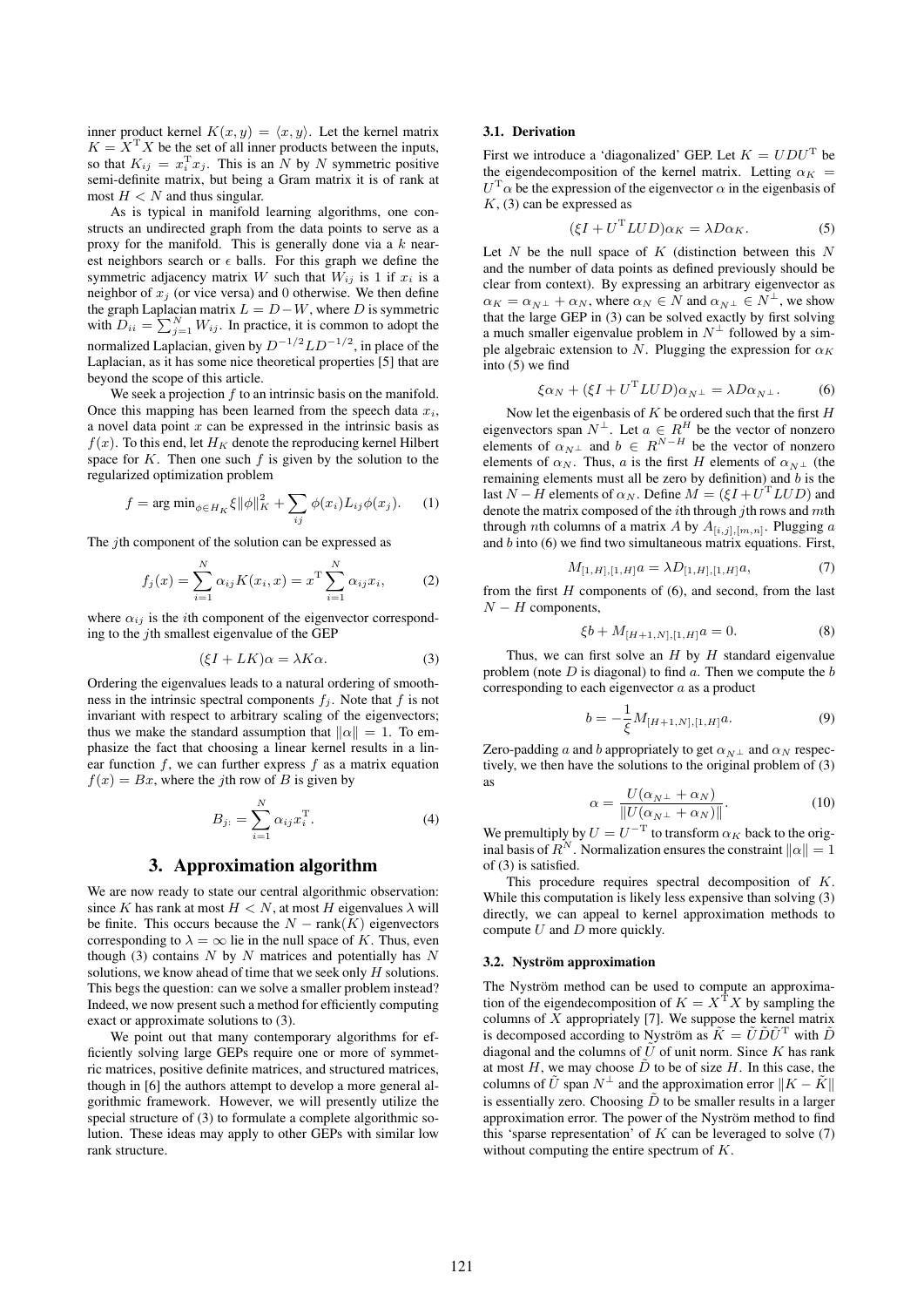#### 3.3. Implementation

Since the only goal of Nyström is the minimization of  $||K-\tilde{K}||$ , the output  $\tilde{U}$  generally does not satisfy  $\tilde{U}^T\tilde{U} = I$ . So in using Nyström to solve (7), we must orthogonalize  $\tilde{U}$  as the derivation of (5) hinges on the orthogonality of  $U$ . Once we have orthogonalized  $\tilde{U}$  to obtain, say,  $\tilde{U}_o$ , we then maintain  $K = \tilde{U}_o \tilde{D}_o \tilde{U}_o^{\mathrm{T}}$ by defining

$$
\tilde{D}_o = \tilde{U}_o^{-1} \tilde{U} \tilde{D} (\tilde{U}_o^{-1} \tilde{U})^{\mathrm{T}} \tag{11}
$$

where  $()^{-1}$  denotes the pseudoinverse. This decomposition can be made approximate by sampling fewer than  $H$  columns from  $X$  in computing the Nyström approximation. There exist many suitable orthogonalization algorithms, such as the Gram-Schmidt process, QR factorization, and projection onto the Stiefel manifold [8] via  $\tilde{U}(\tilde{U}^{\mathrm{T}}\tilde{U})^{-1/2}$ .

Thus computation of  $D_{[1,H],[1,H]} = D_o$  and  $U_{[1,N],[1,H]} =$  $\tilde{U}_{o}$  can be realized using the Nyström technique. Now, (7) becomes a GEP, albeit a much smaller one than (3), since  $\tilde{D}_o$  is generally not diagonal. We point out that, rather than using Nyström, one could apply any number of iterative algorithms to find the smallest  $H$  finite eigenvalues and form a diagonal  $\overline{D}$ and orthogonal  $\bar{U}$ . We test both possibilities in the experimental section.

In any case, the full D matrix is just  $D_{[1,H],[1,H]}$ padded with zeros (as  $K$  has rank  $H$ ) and the columns of  $U_{[1,N],[H+1,N]}$  are a basis for the null space of K such that  $U<sup>T</sup>U = I$ . Such a basis can be found by solving  $Kx = 0$ . Alternatively, we can compute this basis with high probability by simply initializing  $U_{[H+1,N],[H+1,N]} = I$  followed by orthogonalization of U such that the last  $N - H$  columns span the null space of  $K$  in order to maintain the ordering assumption used to derive (7) and (9). One could use the Gram-Schmidt process or QR factorization, but Stiefel projection fails because it mixes up the ordering. This ad hoc technique works because any column of  $U_{[1,N],[1,H]}$  has very low probability of having all zeros in the first  $H$  components, and thus the initial  $U$  constructed with  $U_{[H+1,N],[H+1,N]} = I$  is full rank with high probability. In empirical studies of speech signals we have encountered no case where this approach fails.

Having computed  $D$  and  $U$ , we construct  $M$ , solve (7), and compute (9) and (10) for each eigenvector. These are combined with the training data  $x_i$  to compute B in (4). The intrinsic spectrum of a new data point  $x$  can now be computed as  $Bx$ .

## 4. Experimental results

First, we consider the algorithm itself—the accuracy of the approximate spectra it produces and its execution time. We then quantitatively demonstrate the utility of working in the intrinsic Fourier domain, and the extent to which it compresses speech information, by building a rudimentary phoneme identification system and studying its performance as the number of intrinsic components used varies.

#### 4.1. Accuracy and efficiency

To generate the following two plots, we drew samples from the TIMIT training set consisting of the magnitude of the 256-point Fourier transform  $(H = 129)$  of the central windowed segment of each phoneme in order to learn the speech manifold. We set  $\xi = 1$ , used the k nearest neighbors approach with k equal to half the number of training examples of each phoneme, and used the normalized Laplacian as described in Section 2. We selected OR factorization to find a basis for  $N$  according to



Figure 1: *Comparison of extrinsic, intrinsic, and approximate intrinsic spectra. Note the distinction between vowels and fricatives evident from the first two intrinsic manifold components.*

the method described in Section 3.3. When using Nyström to solve (7) we used Stiefel projection to compute  $\tilde{U}_o$ . These were found empirically to be the fastest choices for orthogonalization in MATLAB.

In Fig. 1 we compare extrinsic, exact intrinsic, and approximate intrinsic spectra of the sentence 'sa1' in TIMIT, which reads, "she had your dark suit in greasy wash water all year." These plots show that even a significantly approximate solution of (3) yields qualitatively similar spectra to an exact solution. One also notices the ability of the intrinsic representation to distinguish phonemes, such as vowels versus fricatives. We employed Nyström with  $H$  approximants in the center plot and  $.3H$  approximants in the rightmost plot to learn the manifold (that is,  $B$ ). The intrinsic spectra were computed by windowing the sentence with a Hamming window with 50% overlap and computing  $Bx$  for each window's Fourier magnitude spectrum x. The training data  $x_i$  were identical in both cases—30 examples of each phoneme from the TIMIT training set.

In Fig. 2 we plot execution time for manifold learning as a function of training set size for

- 1. directly solving (3) using MATLAB's built-in EIG() function, which uses the QZ algorithm (specifically the DGGEV subroutine in LAPACK),
- 2. solving (7) using MATLAB's EIGS() function to find only the  $H$  finite eigenvalues,
- 3. solving (7) using Nyström with  $H$  approximants, and
- 4. solving (7) using Nyström with  $.3H$  approximants.

The training sets, drawn across all phonemes in TIMIT, were constructed such that the smaller sets are contained in the larger ones. Note that the full QZ algorithm's run time increases more rapidly than the others. That curve is incomplete because MAT-LAB's EIG() function was unable to solve the GEP. These time tests were performed in MATLAB R2007a on an Intel Core 2 Duo E7200 machine with 2GB of RAM.